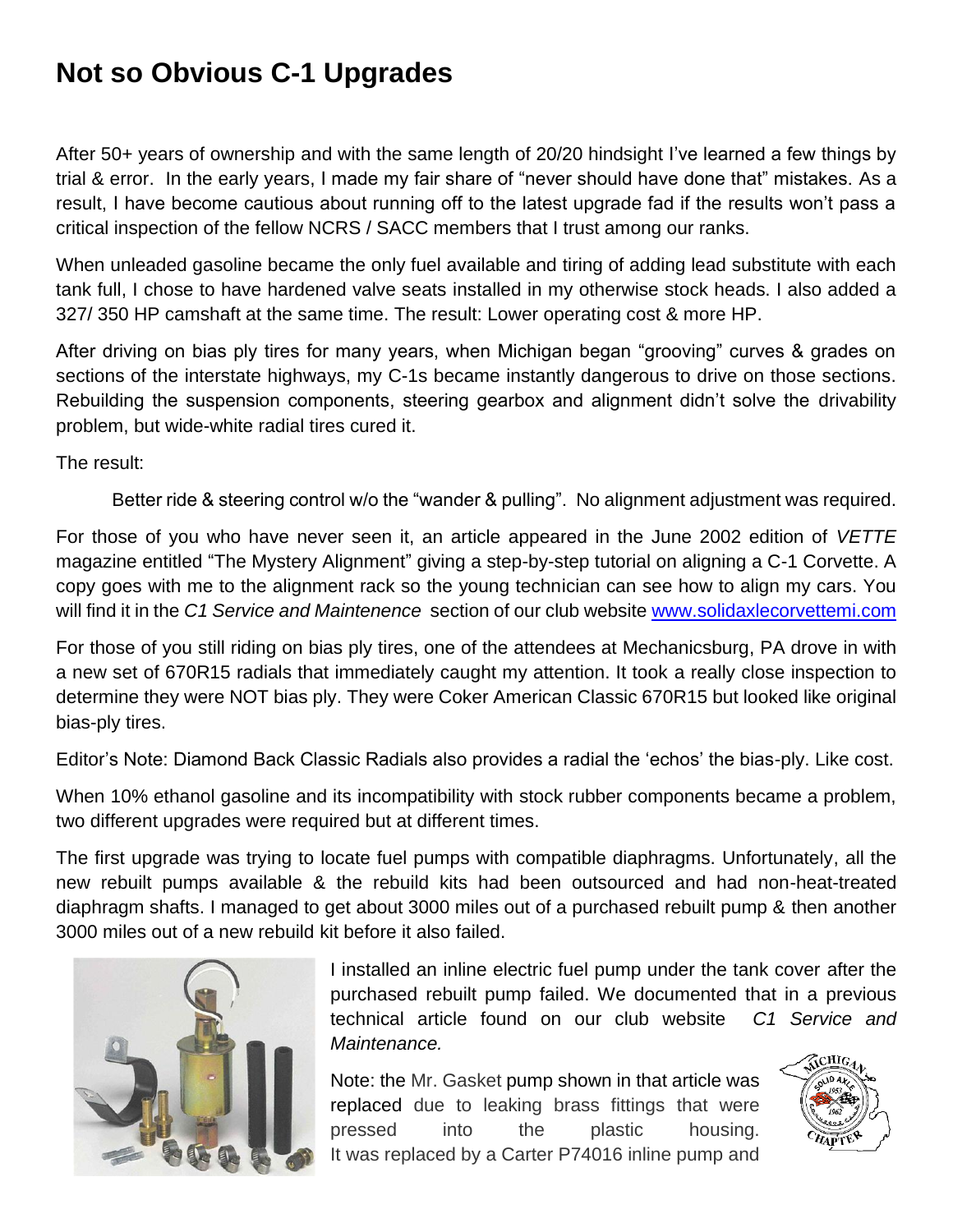is what I am continuing to use as a secondary. The back-up got us home from Fort Wayne, IN, when the rebuild kit diaphragm shaft failed coming back from the Effingham, IL 2018 SACC Convention. A flip of the toggle switch and we were running again. Options: Carter P74016, Spectra SP1187 & Airtec 8135 are completely interchangeable.

The second upgrade came with the availability of 90 octane 100 % recreational gasoline. Due to ethanol incompatibility issues with other gasoline powered tools as well, I have switched over to using it for my old Corvettes. For longer trips like Carlisle, we use 93 octane premium gas then switch back to 90 octane 100 % RV gas when we get home.

During road testing getting ready for Carlisle, I was feeling the hesitation & irregular miss that several members reported experiencing which results from ignition coil failure so a new coil went on the must have list. I had also been thinking about installing an electronic ignition module, and wanted one that had proven performance, was simple to install, once installed didn't appear "modified" and was cost effective.



The **Lectric Limited** electronic ignition module kit replaces all the internal components; points, capacitor, clamp & screw and the lube wick, inside the Corvette distributor below. The original distributor, after installation, which was simple, still appears original. Other than needing a larger screwdriver to remove the distributor cap, tools needed were supplied with the kit. At disassembly, I found that points had started to burn after 19,000 miles.

The only complication was that one of the counter-weight attachment rivet heads on my rebuilt distributor was too tall and had to be ground down with my Dremel so the 2 piece/ 8 contact assembly could be attached below the rotor.

Since the distributor was not moved or rotated, after the installation was complete, the new ignition coil installed and the spark plug gaps checked but not adjusted to 0.035 in., the engine started and ran immediately.

The results: No more checking Engine Dwell; timing was unaffected, the engine ran much more smoothly than before, the intermittent miss was gone, smoother acceleration from a stop or when passing. Best of all, we averaged 18 mpg driving to Carlisle and 15.2 mpg driving backroads to Paragon last Saturday.

Not too shabby for a 283 w/Carter 4-bl carb, close ratio BW-T-10 4 sp, 3:70 rear axle running 3000-3500 rpm.

Distributor internal components were replaced by the parts shown on the left, using the included screwdriver & Allen wrench for assembly.